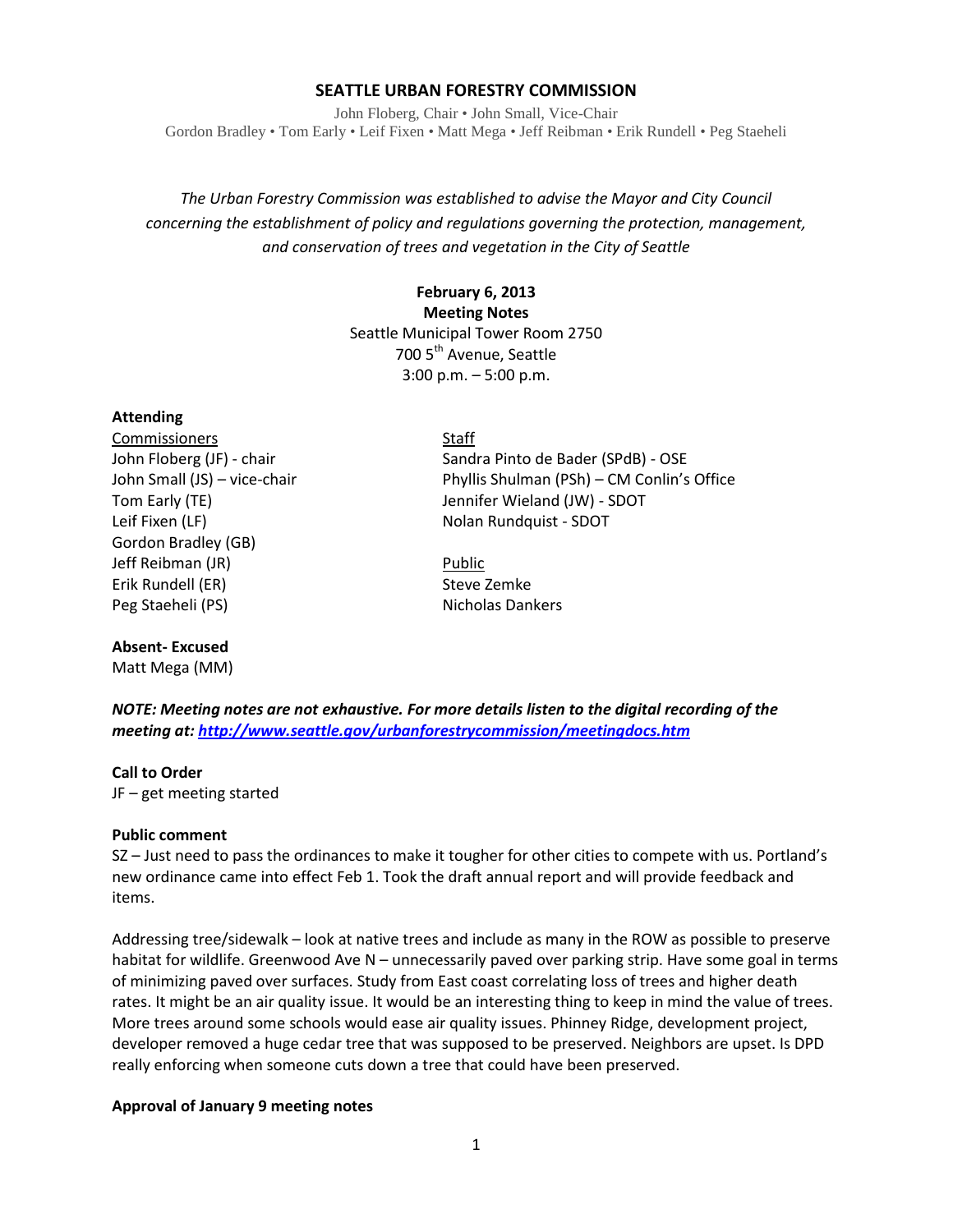# **ACTION**: **A motion was made to approve the January 9 meeting notes as written. The motion was seconded and carried.**

**Addressing tree/sidewalk conflicts scope of work briefing – Jennifer Wieland (SDOT – Urban Forestry)** JW – Moved to SDOT SUUF – develop an operational plan to address conflicts between trees and sidewalks. 34<sup>th</sup> Ave in Madrona. Sidewalk repairs would require removal of large trees that don't have enough space. SDOT approached the plan by removing several trees. A group developed in Madrona to ask the City to hold on and think comprehensively on how to address the issues without necessarily removing trees. \$100K to develop a tool kit of options to address conflicts between trees and sidewalks citywide. We want to asses all the options and use case studies to get to a conceptual plan for the corridor and have concepts that would work for different locations.

JW – \$100K is not a huge budget, we'll need to balance interests.

The values and goals were pulled from existing City policies and plans:

- Create a safe, accessible, and inviting walking environment
- Grow and maintain a healthy urban forest
- Preserve existing assets
- Implement programs in accordance with RSJI goals

Draft objectives

- Repair sidewalks damaged by street trees with long-term solutions
- Retain as many mature, desirable trees as possible
- Explore and implement alternative sidewalk repair approaches
- Evaluate approaches across criteria, including lifecycle cost
- Implement tree removal, when necessary, in phases
- Add to the urban canopy by planting new trees

We will look at advantages and disadvantages and life cycle costs. Will we be adding to the maintenance backlog?

Consultant to provide evaluation of current practices. LA has a robust program. Consultant tasks are:

- 1. Project management
- 2. Existing and best practices research
- 3. Development of long-term solutions and approaches to implementation
- 4. Case studies
- 5. Public outreach and community involvement

Case studies in five locations at both corridor and spot locations.  $23^{rd}$  Ave might be another one. There will be a major capital project with complete streets component. Wide range of stake holders involved including UFC.

Milestones: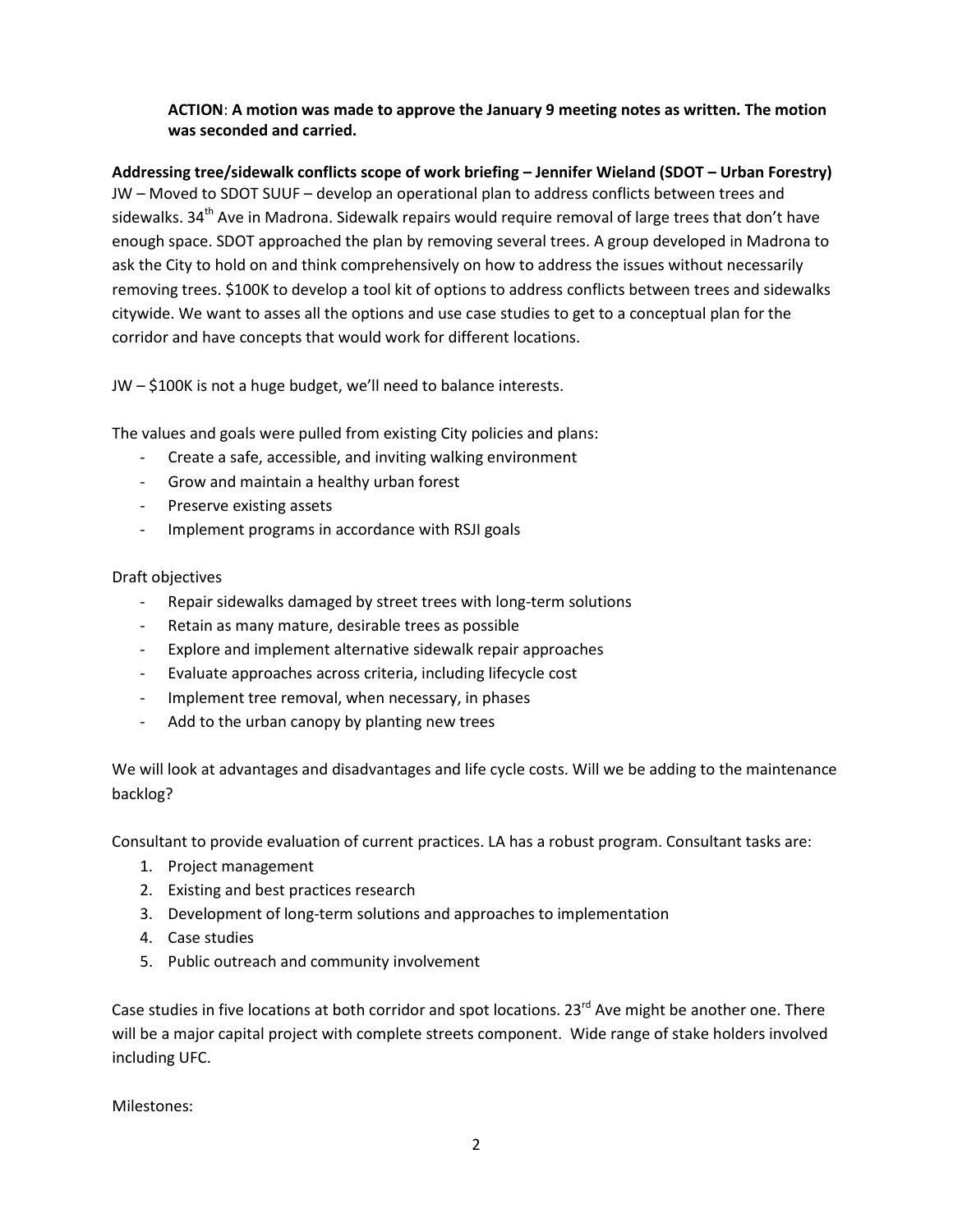February 7 – receive feedback on draft scope from community members and City Boards February 15 – finalize scope of work and begin roster solicitation process March 30 – provide selected consultant with notice to proceed April 15 – complete project management plan and public outreach plan June 1 – complete existing and best practices research

PS – in a big picture looking at this I think public involvement is not well defined. You might want to say what the level of effort might be. For this to have value and address RSJI issues you would want to hit the four quadrants and downtown, whether it's a public meeting or some other way.

TE – do more a community council meeting.

LF – what are we hoping to get out of these community meetings?

JW – looking for feedback on whether we are asking the right questions, but also truth-test the approaches with each of the neighborhoods.

TE – how is this envisioned to be used internally in SDOT?

JW – using the tool box as the go to place for street maintenance.

JF – not just limited to that scenario of the loss of a tree. It could be a complaint.

Nolan – one of the drivers (in LA funds are located in UF dept, here budget is in street maintenance).

LF – that was a big debate in Boston. Public works has the equipment but not always have the best interest in the trees.

JW – maintenance depends on who planted the tree. IF it was the home owner, then they are responsible for sidewalk maintenance.

PS- Develop alternative – second bullet – be clear that you'll be looking for internal and external methods. Something clear on the home or business owner in terms of what repairs are acceptable. That's when the RSJI issues might come into play. The minimal method might not be financially feasible for some homeowners. Coming up with ideas for that would be something to request in the scoping.

JF – does the tool incorporate the idea of when sidewalks are rebuilt is there an acknowledgement of the potential need of a larger area for the tree?

JW - how do we balance the situation when a removal took place and we are going to re-plant.

JS – in terms of case studies is important to look at small streets with different special constraints and opportunities. Traffic calming that goes in is usually hostile against trees. This is a great opportunity of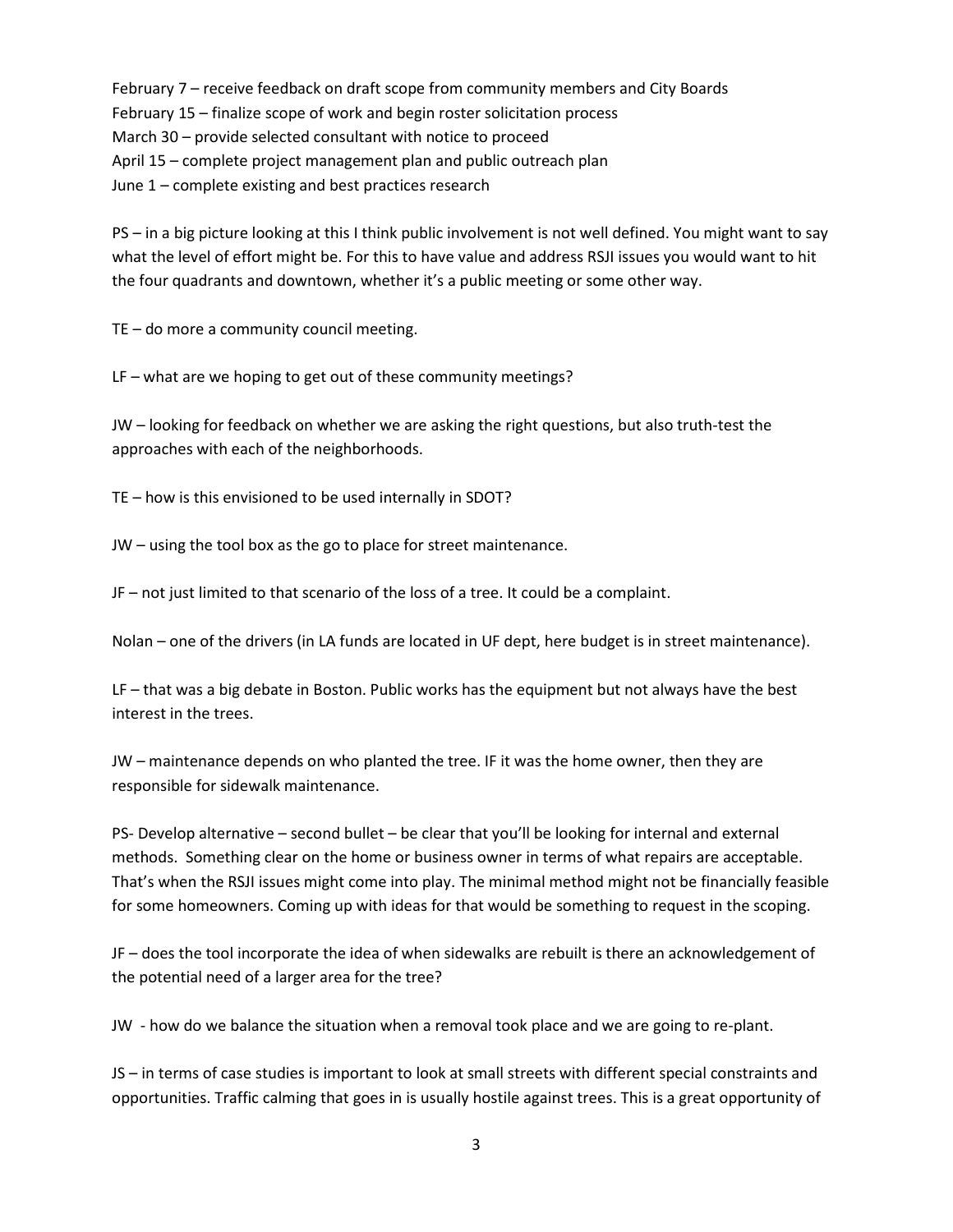taking a more holistic approach to manage the ROW. Will you look at chip sealed streets that don't have safe pedestrian environments?

Nolan – A lot of these trees were planted before ADA.

JF – what's the solution?

Nolan – I would like to see more space for trees.

ER – Is the tool going to differentiate between a corridor and individual problems and locations

JW – I see a mix of both. In terms of a larger investment on the City side, the corridor investment will be the focus.

GB – we probably can't do everything at once. Is part of what the consultant will take include an approach of an inventory of where in the City the issues are. What's a mature and desirable trees. This is where we start and these are the practices.

JW- it's not just responding to complaints. As part of the PMP, we do have a good sense of where the higher needs are in terms of maintenance. So it's not just the squeaky wheel situation. We would be looking for the consultant to be coming in with a wide range of experience on the solution side.

PS – a bullet under 3 to be clear: refine the prioritization process from the PMP to balance … make it part of the deliverables. It might err on the pedestrian side and it might need another lens to look at, there might be an alternative to solve the pedestrian issue.

JF – There could be a decision based on pedestrian safety to remove a large number of trees. It concerns me.

JW\_ - the desire here is not something to look at alternative approaches to taking out the tree.

JS – even a systematic species replacement over time would be a solution that would take a long time.

PS – the Madrona area is different. It's an aging infrastructure. WE are not as innovative here. Conifers are missing. There is not enough room for conifers in the planting strip, but I don't get that statement when we are talking about large deciduous trees. It's more about how to retain existing large deciduous and conifers.

JS - you can't deal with tree retention without thinking about species selection.

PS – You want to know which areas are to be prioritized. Explain what level of effort you are looking for in each area.

TE – the product in general is a tool kit but what does that is envisioned to be?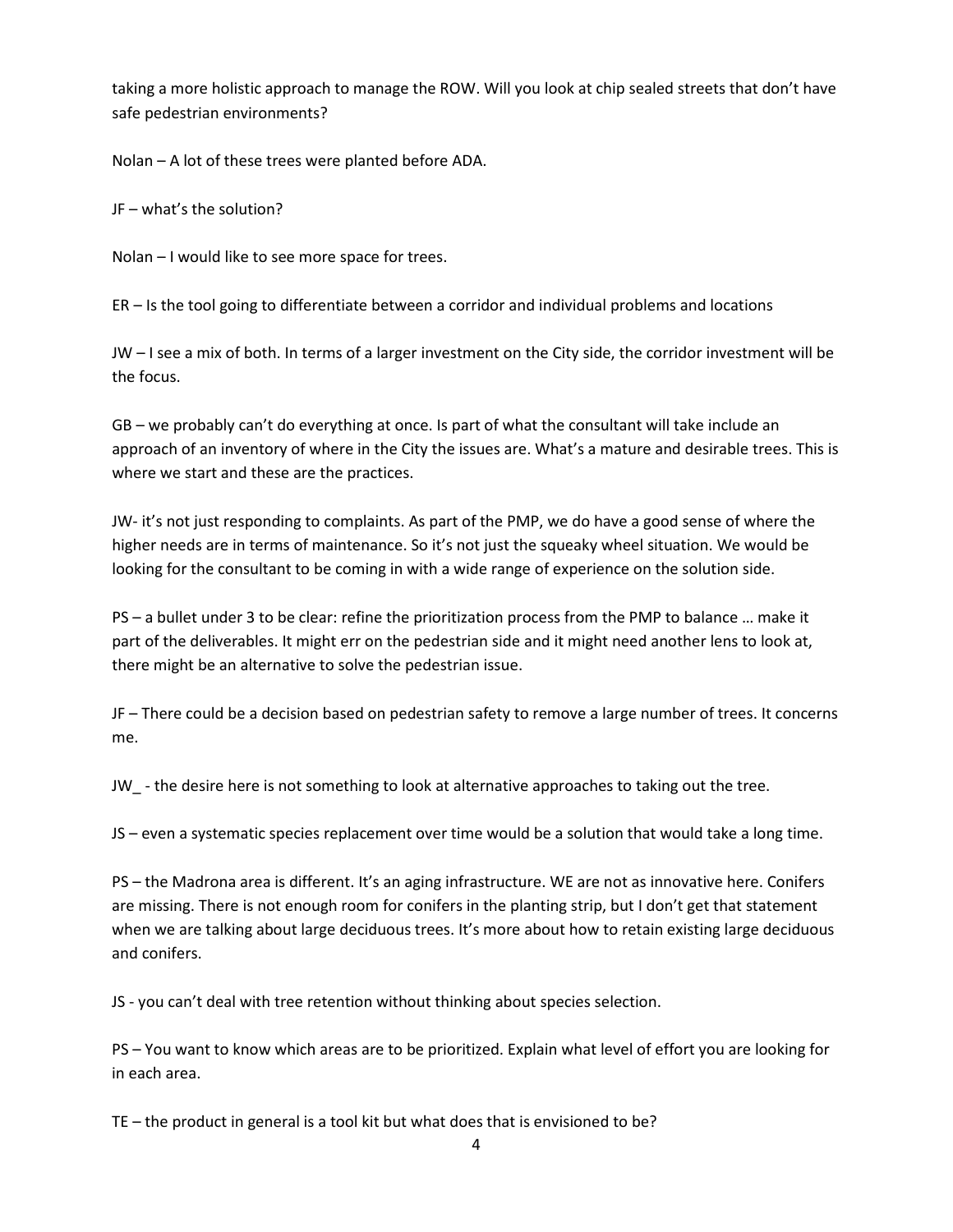JW – I don't know yet. Corridors – conceptual plan; for spot locations – we are expecting the consultant to say for this condition these are the tools. Start to tell us how, and when, and where to use the tools. It might be more of an implementation strategy.

PS – make a decision of whether you are going to do this for an in-house implementation or external and be very clear if it's just going to be SDOT work order guidance. Include that details include consideration of the clear zone of height requirements. It's a maintenance issue that is not being address very well right now. Not just the side-walk and root zone but the tree structure. Consider the full canopy.

JW – will share the final version.

GB – another issue, invest a lot to create a space around the trees. Many trees are compromised because of power lines. It has to be a full assessment of the health of the tree as well.

ER – life cycle costs to include tree maintenance as well as sidewalk maintenance.

PS – clarify that the scope – we realize that there are many issues with urban trees and we will not be addressing other issues such as power lines, underground utilities, etc.

JS – which roster will you be choosing from? Will there be an RFP for a more diverse response instead of going with the roster?

JW – because of the size of the contract we have flexibility. We need a firm that has engineering, landscape architecture… a mix of experience. I'm open to suggestions.

PS – if you go broad. I would stick to roster is the cost of procurement would start to make this not viable. Post it and have people call you.

## **2012 Annual Report – initial conversation and possible vote**

JF – will be presented to Council on 2/27.

Sandra received feedback on the document and will produce a final version.

# **ACTION**: **A motion was made to approve the 2012 Annual Report as amended. The motion was seconded and carried.**

## **Discussion of Council's proposed review of Urban Forest Plan**

JF– opportunity to debrief from the conversation we had with Phyllis during the last meeting. I'm curious on what the outcomes are of the meeting.

Sandra gave a briefing of the work done to date. Meeting with IDT, meeting with working group, with faculty…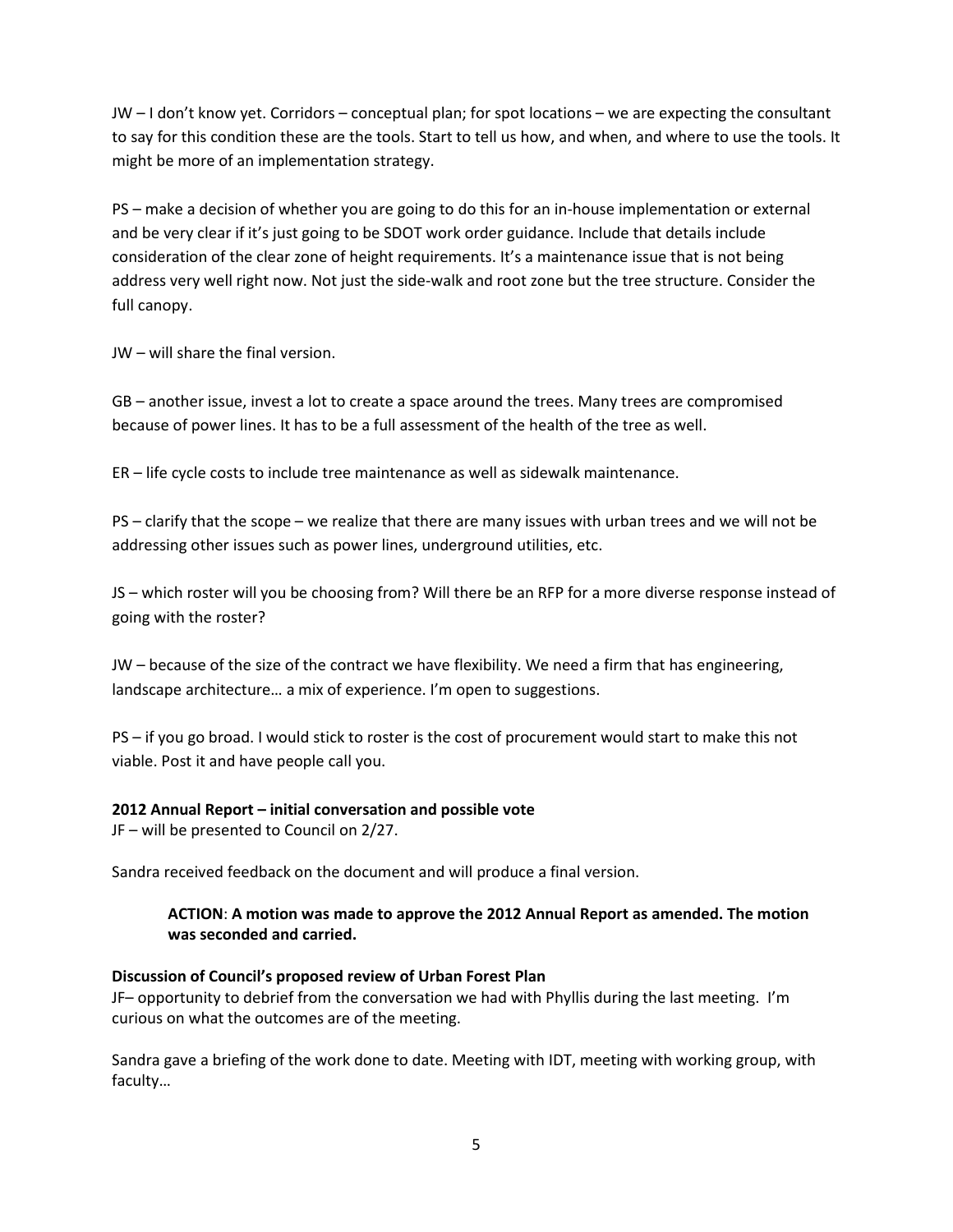Phyllis – good feedback from IDT – not institutionalized approaches, not explicit. We need to bring out in the plan.

JF – one of the points of confusion was the numbers portion. Maybe we are not going to be using the canopy goal or the units of measure. It's more re-casting.

Phyllis – it's not just canopy goals.

JS – I continue to struggle on how does this affects SCL's priorities in terms of maintaining for reliability. If individual managers have other goals then implementation will not be consistent.

PS- this has been a really big issue.

Phyllis – how do we get more consistency and the policy direction so embedded that it brings clarity and consistency to our actions. Create the framework of policies, goals, and priorities. Then departments will connect to that. Then the implementation areas will align themselves to the plan. You want the plan to reflect what you want to happen. Your work plan will do it. Make sure things are happening consistently managed.

JS – how does the plan address the issue of rate money only goes to provide services that benefit ratepayers?

Phyllis – the plan will help build the rationale. We can't change the rate nexus issues.

JS – it's frustrating to me that the City falls into silos. SCL is doing the bulk of urban forestry management by dollar amount. We need to come up with a system where this work is balanced with other goals, whether it's using rate money to mitigate their impacts. The plan could do that with mitigation.

Phyllis – hope to get closer to that level. Then focus into those areas that need work.

PS – The SCL issue is big and we can say we can't solve it quickly but I don't really know how big it really is. Could the plan say that there will be an evaluation of X number of years of SCL pruning vs. doing a major removal – ACTION ITEM

Phyllis – conditions for health for trees. Then we look at what SCL is doing – evaluate tools, criteria to evaluate each case.

JR – how do we get into the plan the idea that this is rate money, but there is flexibility how SCL delivers power. What's the best thing long term? Same attitude brought to trimming.

PS – protocols that SCL puts into their system - use same thought that what they are doing has a 100 year value (apply this to trees). Repeated maintenance.

Phyllis – there is a section of strategies and action items. You are also thinking of what are the criteria one uses to make those decisions.

PS – Stewardship, look at the city as the community that lives here, beyond City government. What do you envision the action item for the community.